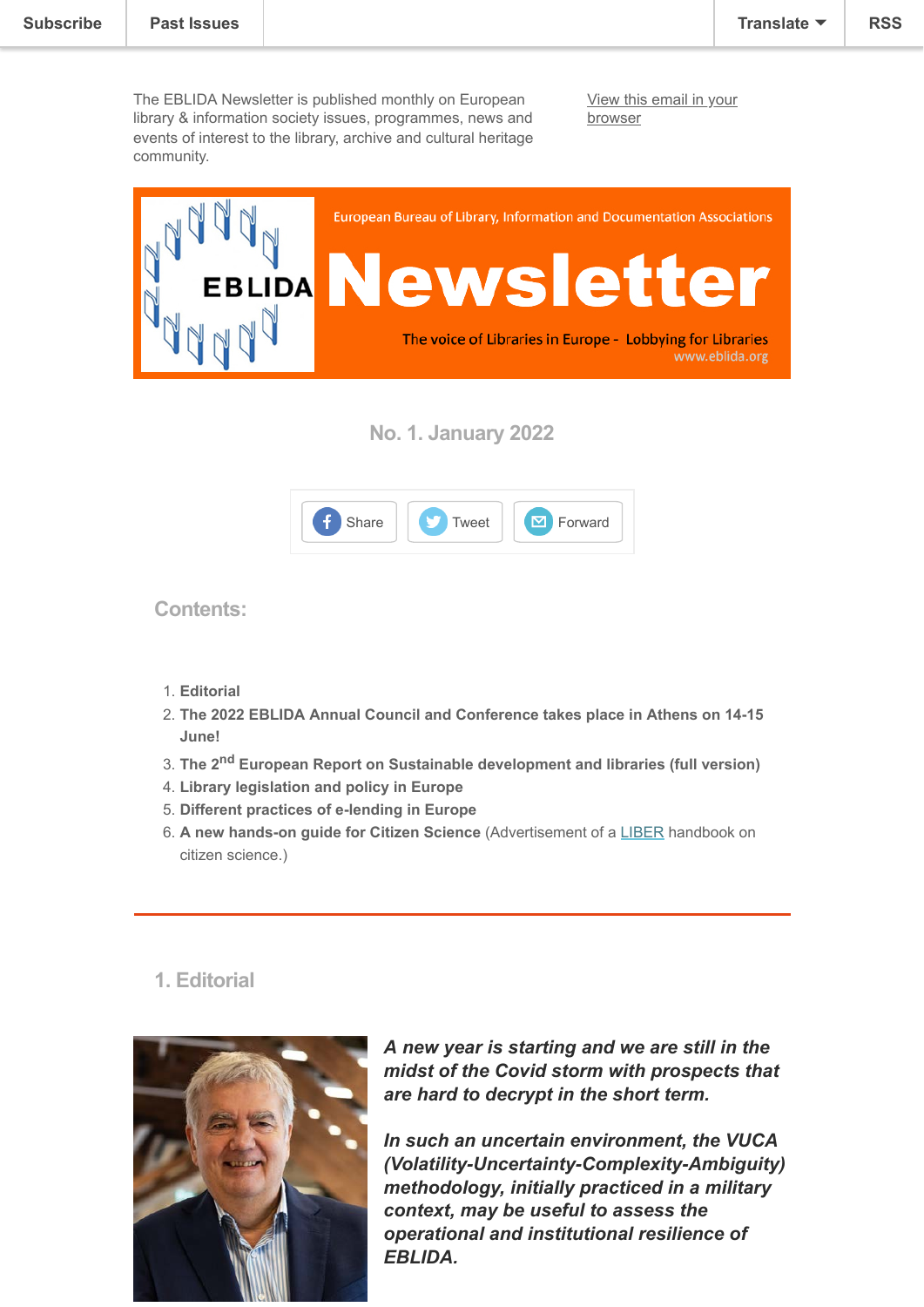# $T_{\text{reduced}}$  in which libraries operations operate (media and information) is perhaps the most operators the most operators the most operators of  $\mathbb{R}^n$

innovative of all commercial sectors. As a consequence, it is also the most volatile. The dynamics of its change is so dramatically impetuous that products and services are continuously remodeled. The survival of the companies in this sector is dependent on their ability to transform themselves and adapt to new needs and technological developments. As a result, there is a high level of uncertainty in understanding the future developments of libraries not only because their prospects are unpredictable, but also and especially because there is no clarity in what their role should be. Understanding this complexity is determinant to solve ambiguities linked to the library's public nature – at the same time, an asset and also a constraint put to the course of their evolution.

Resilience in libraries should be found in the elements that, on the one hand, are supporting their consolidation and, on the other hand, in the revision of their practices and governance. Libraries have in the last decades been successful in this process of continuously adapting to the changing needs in their communities. Joanna Rivano Eckerdahl even created a verb for this: 'librarizing'. To support libraries, in the last three years EBLIDA has been active in the following areas: the UN 2030 Agenda on sustainable development, library legislation and policy, and copyright applied to e-lending transactions. The VUCA methodology can help understand the rationale behind this strategy.

The 2030 Agenda on sustainable development provides a new, secure and lasting roof for library activities. With their 17 goals, 169 targets and 232 indicators (but no more than 100 in the European context), Sustainable Development Goals may be an intricate business; they are nevertheless the overall framework into which libraries can easily fit. EBLIDA has created the European SDG House to consolidate this roof as a stronghold against volatility and as an instrument reducing uncertainty.

Appropriate library legislations and policies are a way to map complexity and to provide clear rules to all categories of libraries and library systems: national, public, research or school libraries. In order to chart libraries' journey, EBLIDA is suggesting the revision of the 2000 Council of Europe / EBLIDA Guidelines on library legislation and policies. In the copyright field, the European Directives on copyright and on orphan works set up a comprehensive scenario for library operations, but does not solve ambiguities, in particular in e-book transactions. It is the reason why EBLIDA chose e-lending as a field where opacities lying in European Directives may find transparent solutions.

In the VUCA vocabulary, I would say that EBLIDA is endowing European libraries with instruments which help them contrast volatility, reduce uncertainty, map complexity and clear up ambiguities. With its new 2022-2025 Strategic Plan, to be approved in the EBLIDA Council in June, EBLIDA will convincingly embark upon this itinerary.

I wish you an excellent 2022 in all your endeavours. May you work in a much better, more rejoicing and much healthier environment!

**2. The 2022 EBLIDA Annual Council and Conference takes place in Athens on 14-16 June!**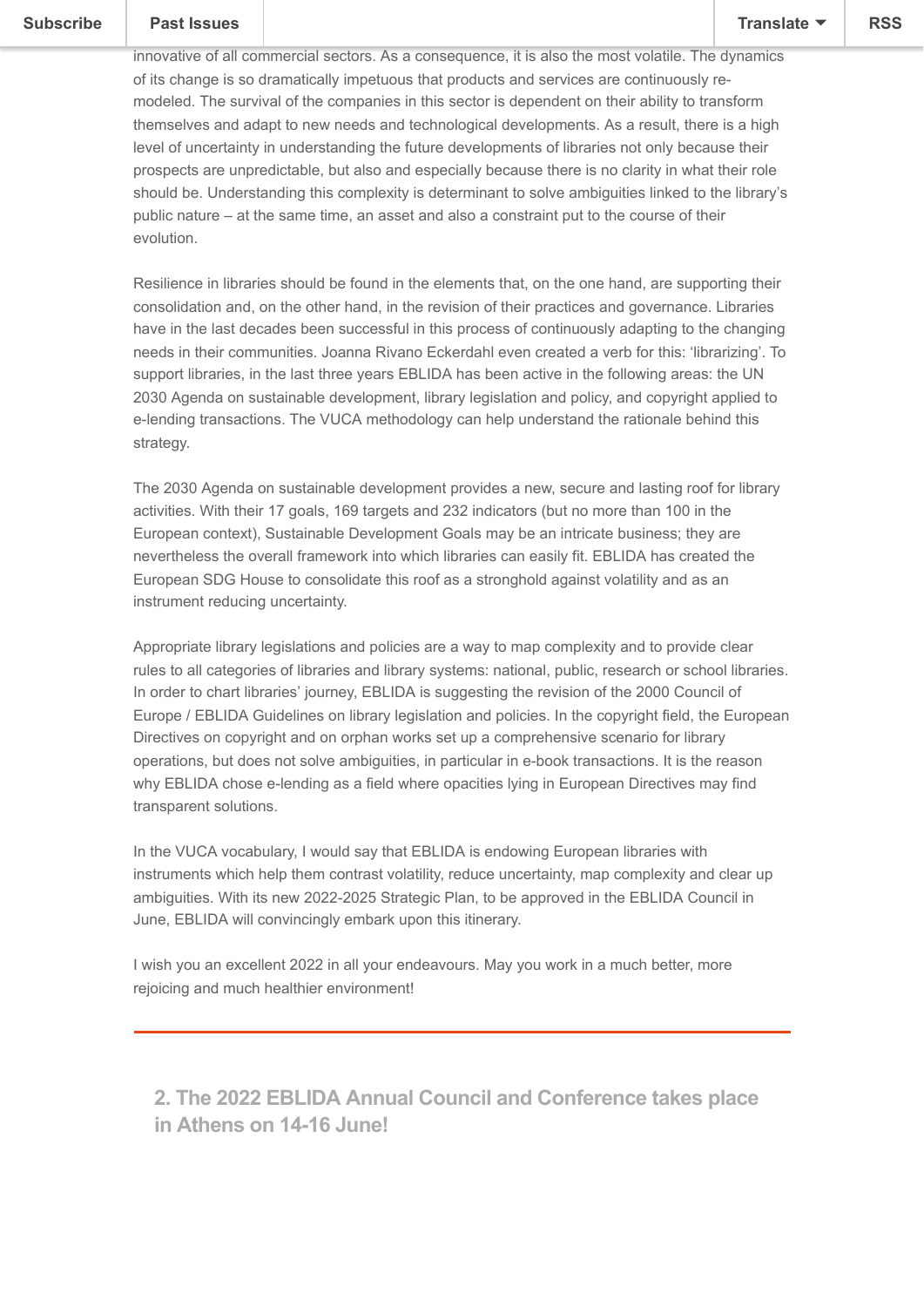

*Libraries are striving towards opening their doors to debate and inclusive dialogue in order to be meeting places for citizens. This is also a time when knowledge accessed in libraries is challenging traditional library practices and governance. In 2022, EBLIDA will celebrate its 30th birthday.*

There is no better way to celebrate an anniversary than delivering value for EBLIDA members thanking them for their loyalty and trust. Together with delivery, we would also like to show that, in devising their strategic plans, library organisations active at European level may follow a methodology based on cooperation and a savvy repartition of their tasks.

Many things will be unique about the 30th EBLlDA Annual Council and Conference. The city of Athens as a location may not be uncommon but is always special. There is no better agora than Athens when you wish to come back to the democratic foundation of European civilization.

For the days in Athens, EBLIDA is planning a special programme with a mix of internal and external activities. EBLIDA activities will develop over three days instead of two days in previous years. . The programme will conform to the new EBLIDA 2022-2025 strategic plan; well-known speakers will show how EBLIDA's strategy corresponds to the needs of European libraries.

EBLIDA's delivery will also be special. Our organisation is offering to the Annual Council and, through the Conference, to libraries all over Europe:

- The new EBLIDA 2022-2025 Strategic Plan, to be approved by the EBLIDA Council;
- A draft of the Council of Europe/ EBLIDA Guidelines on Library Legislation and Policy in Europe, to be commented by the EBLIDA Council;
- Specific products generated from the EBLIDA 2<sup>nd</sup> European Report on Sustainable Development and Libraries as well as a reflection concerning the elaboration of the 3<sup>rd</sup> report;
- A draft review of e-lending practices in some European countries.

The days in Athens, however, will not be limited to the Conference. There are quite a few library organisations working at European level, all of them having excellent programmes, schemes and objectives. This is a mark of prosperity: each of these organisations is indeed striving to get the best for their associates; some of them are participating in EU-funded library projects and this amplifies the library impact on the society. Nevertheless, organisations active in Europe are operating in an uncoordinated way; their results are only shared among their respective constituencies and this is a sign of weakness.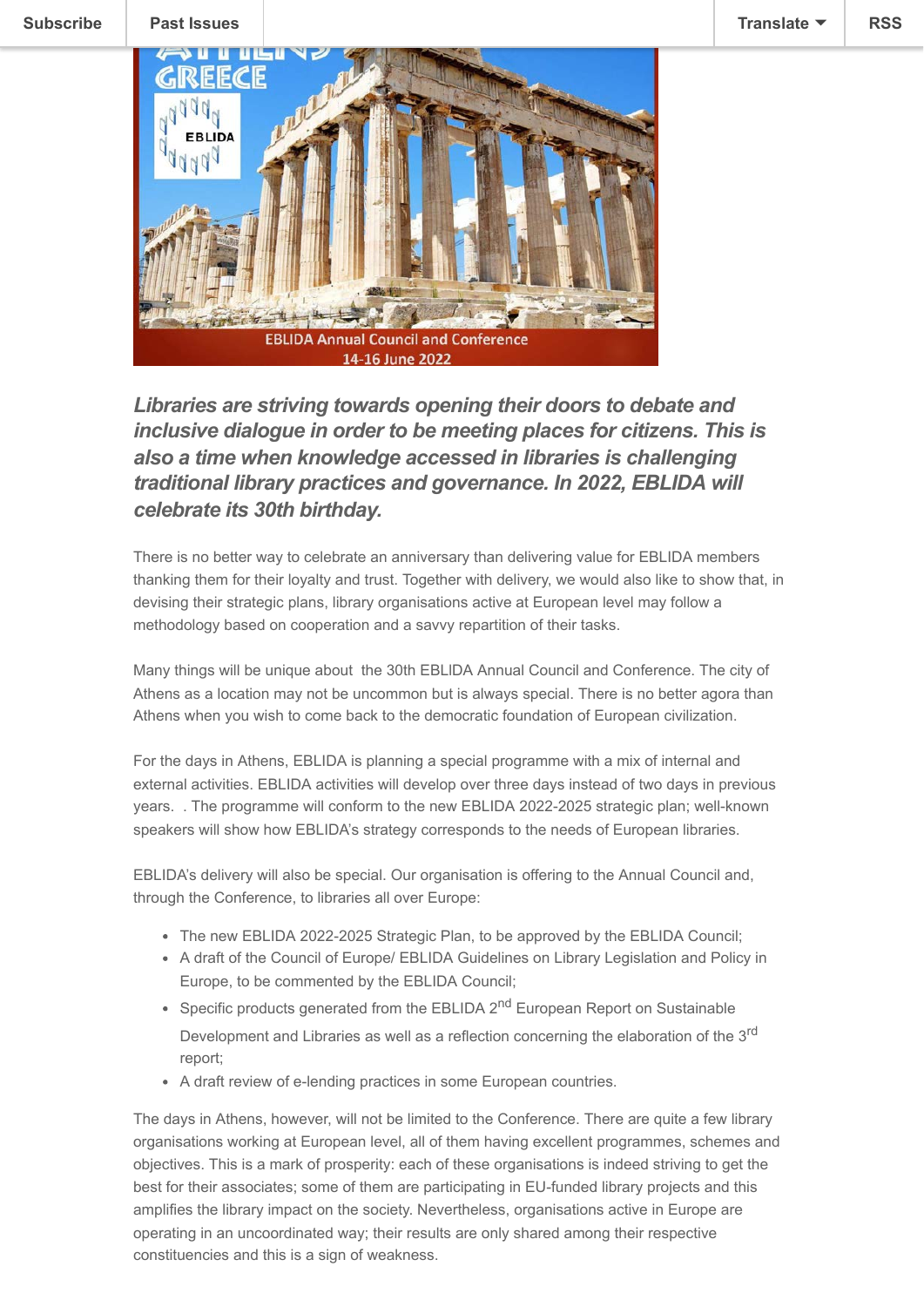#### We wish to operations a formulations and show that their specific policies and show that their specific policies  $\mathbb{R}$ and objectives, even when they are not perfect lying aligned, deserve wider diffusion in order to  $\frac{1}{\sqrt{2}}$

The full programme of the days in Athens will be soon announced on social media. Please follow EBLIDA [Twitter](https://twitter.com/intent/follow?source=followbutton&variant=1.0&screen_name=eblida) and [Facebook.](http://www.facebook.com/eblida)

**3. The 2nd European Report on Sustainable development and libraries (full version)**



*The [December 2021 issue](https://mailchi.mp/316f692cdbdd/eblida-newsletter-4870162?e=[UNIQID]) of the EBLIDA Newsletter included a detailed presentation of the Synthesis of the 2nd European Report on sustainable development and libraries, which was released the same month.*

### *This Synthesis provides many hints on how SDGs are perceived in libraries, but also on how libraries can be perceived in society.*

We are pleased to inform the EBLIDA community that the full version of the 2<sup>nd</sup> Report will be published during the month of the February (and the February issue of the EBLIDA Newsletter will be fully dedicated to the Report).

Without anticipating too much of it, it is enough to say that there are **17 country profiles, each of them structured in three sections:** 

a general background together with SDG library priorities and policies, a selection of the best SDG-oriented projects and some hints about funding sources and evaluation.

Of the three sections, the first concerns the institutions which act as national coordinators. Normally, these library agencies are informal and based on personal contacts. Nevertheless, they publish studies, provide guidelines, organise meetings and events; therefore, they are essential for creating awareness and providing impetus to the implementation of SDGs in libraries.

A second, longer section includes a sample of most representative projects related to the fulfilment of the 2030 Agenda on Sustainable Development. The level of commitment is not the same in all countries; nevertheless, it is fair to say that the almost fifty stories that are presented in the report show a variety of objectives and situations which prove the local nature of the projects and their adherence to the spirit and the scope of SDGs.

Finally, the third section provides some hints on how SDG-oriented projects are funded and evaluated. Funding sources are normally national but European support is quite substantial in several countries. Evaluation is normally done according to national parameters, but attempts to evaluate projects following international parameters may also be registered.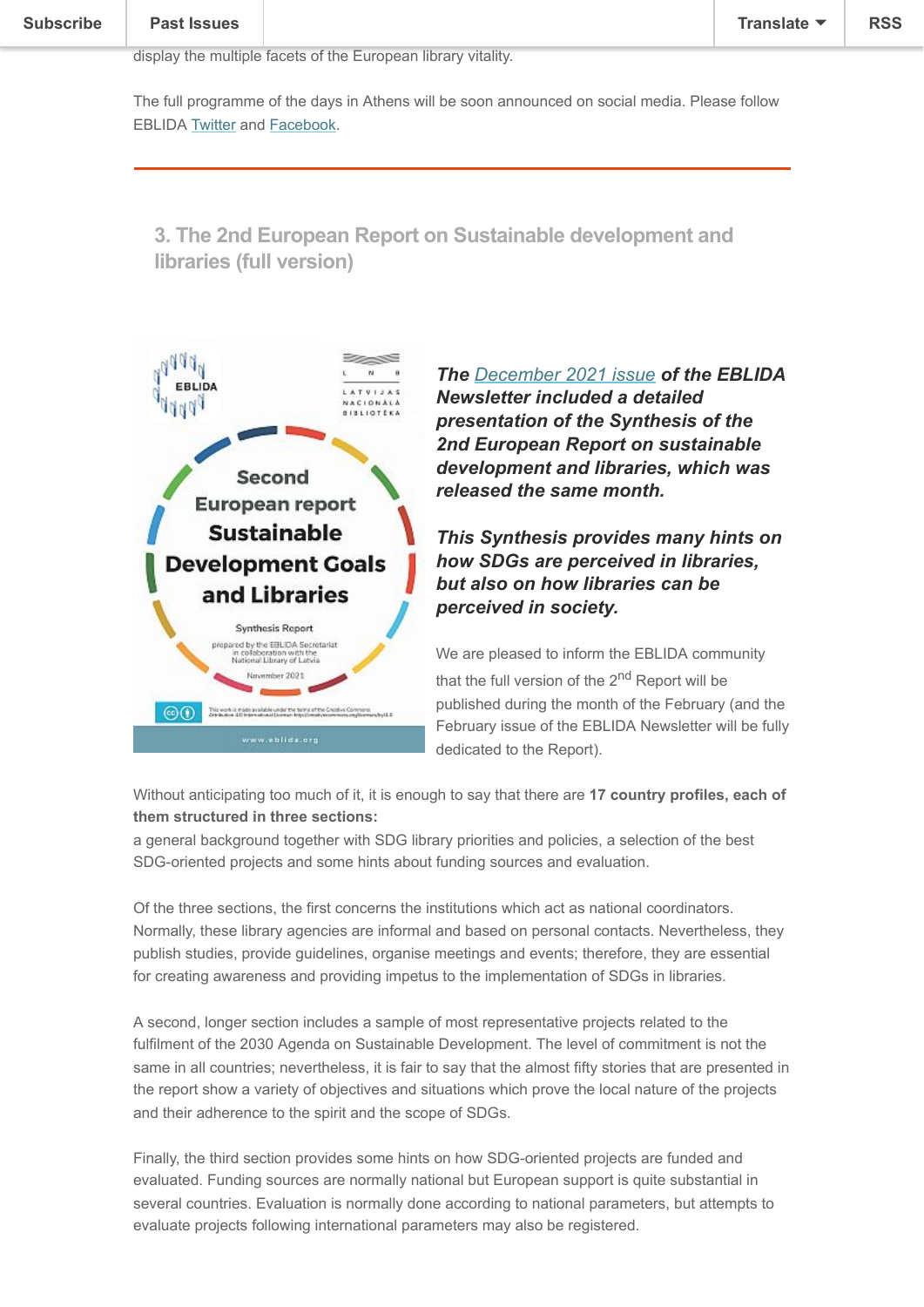## **4. Library legislation and policy in Europe**

**be presented in detail in the February issue of this Newsletter.**



### *Libraries are community hubs striving towards a sustainable, democratic and equitable society.*

They are an essential and irreplaceable component of the social and cultural and informational

infrastructure of a sustainable society where freedom of expression, public access to information and democratic participation are guaranteed. Furthermore, they are primary agents in orienting people's minds and mindsets towards a cohesive and inclusive society.

In 2000, the Council of Europe in collaboration with EBLIDA (the European Bureau of Library, [Information and Documentation Associations\), drafted the Council of Europe / EBLIDA Guidelines](http://www.eblida.org/Documents/Council-of-Europe-EBLIDA-Guidelines-on-Library-Legislation-and-Policy-in-Europe.pdf) on Library Legislation and Policy in Europe. These Guidelines have been highly influential in shaping policies and inspiring library-related legislation throughout the Council of Europe Member States. They are still a base of reference for individual libraries working in sometimes challenging local situations, as well as for regional and municipal administrators willing to restructure local library systems towards more advanced agendas.

While the main directions of the Guidelines are still solid, cultural and societal changes on the one hand, and technological developments on the other hand, are challenging libraries in new ways. In the last two decades, libraries developed as an enriching space for human interaction, knowledge creation and civic engagement. In several Council of Europe states library legislation already reflects these new concepts and roles in line and compliance with a good number of Council of Europe and European Union documents.

A revised Council of Europe / EBLIDA instrument in the library field can reinforce a Europe-wide effort to strive towards a well-informed, inclusive and democratic society. The aim of this new instrument is not to nurture the illusion that library legislations can be normalised and/or standardised; it aims to respond to the need for a joint effort to formulate a set of principles which conform to democratic values, are compatible with the constitutional principles of member States, and likely to inspire their policies in relation to library legislation and policy.

#### **The last EBLIDA** [LIBLEG](http://www.eblida.org/about-eblida/expert-groups/wg-on-library-legislation-policy-in-europe-libleg.html) **(library legislation) meeting decided that essential components in any library legislation and policy should focus on the following objectives:**

- a) Freedom of expression, access to information and democratic participation;
- b) the European Union 2030 Agenda on sustainable development;
- c) Global and local threats to library operations;
- d) Digital transformation and the expansion of Artificial Intelligence;
- e) Copyright policies and the protection of library heritage.

**5. Different practices of e-lending in Europe**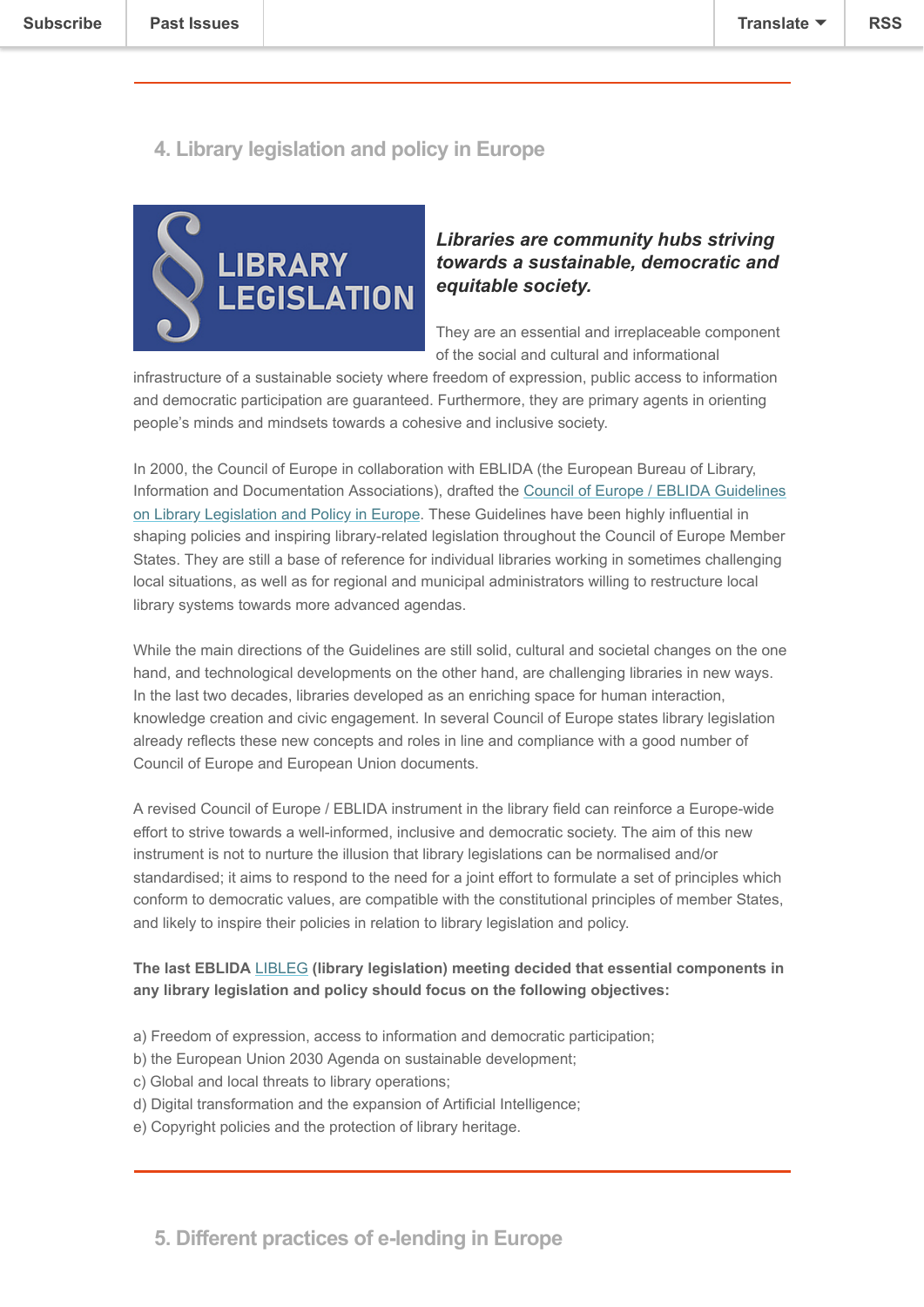#### **[Subscribe](http://eepurl.com/bc15AP) [Past Issues](https://us9.campaign-archive.com/home/?u=e89f2b03e1c5beec6e43581dd&id=b3e430f971) Translate [RSS](https://us9.campaign-archive.com/feed?u=e89f2b03e1c5beec6e43581dd&id=b3e430f971)**

#### *of e-lending in Europe?*



### *Is it possible to envisage a uniformity of practices and solutions in this disparate landscape? And what are the respective roles of public authorities and of public libraries in this field?*

Despite the progressive development of the e-book offer, libraries still encounter many difficulties in implementing e-lending. Those difficulties are of a variable nature - legal, technical, and financial. For some expert librarians, e-lending is mainly considered under a legal perspective, where the recognition of the derogatory status of digital library transactions in relation to copyright laws legitimises open access practices through customary fair use.

A valuable approach, this methodology nevertheless has some limits: in the European copyright system judges do not have the same latitude in interpreting the law as in the Anglo-Saxon system, where the right of access to digital publications is based on fair use. On the other hand, the judgement of the Court of Justice of the European Union (in the case opposing the Dutch Library Association to the Leenrecht Foundation, case C-174/15) made an important step towards the development of e-lending in libraries.

The CJEU ruled that library lending of e-books is analogue as to the lending of printed books, as long as books are lent in the "one copy-one user" model (as soon as one reader returns an ebook, a second reader checks it out, and so on, with no expiration date). They may therefore be included in the scope of the Directive 2006/115 of 12 December 2006 on rental right and lending right, provided that authors at least obtain an equitable remuneration.

Any legal reflection around e-lending should therefore revolve around two principles: on the one hand, the principle of free access to information which is essential for the functioning of libraries, and on the other hand the principle of appropriate remuneration to authors. In legal terms, a balance should be found between citizens' right to use culture and content in a way that facilitates their individual educational and cultural development and the requests made by right holders. This balance is what EBLIDA calls: sustainable copyright.

Merely legal considerations, however, are analytically limited and do not help find appropriate solutions to the problem raised in libraries. The institutional background and the economic environment surrounding e-lending include the number of transactions of e-books in libraries, the content of the policy of public powers, the nature of the e-book trade (e.g. the popularity of ebooks among young people), the practices linked to e-book acquisitions in libraries and the quality of publishers-libraries interrelation. All these factors are determinant in the structure of an e-book economy which, in the book trade, is mainly shaped by the national language(s) spoken in different countries and by their cultural development in terms of reading skills and access to knowledge.

In other terms, the linguistic and cultural scope of the e-book diffusion weighs highly in setting up the objectives and the essence of the library advocacy to be developed at European level, since this advocacy has to be tailored in compliance with the structure of both the e-book trade and the national library system – and it is not taken for granted that measures implemented in one country can also be useful in other countries.

This holistic approach – legal, economic, institutional – has often been neglected in professional library circles as well as in sectorial studies. Apart from providing a more solid foundation to the understanding of e-lending policies, this methodology would also allow networked libraries to play a greater role in the digital distribution of electronic publications and better serve the interests of citizens – even more so that *tous les jeux ne sont pas faits* in the e-book life cycle.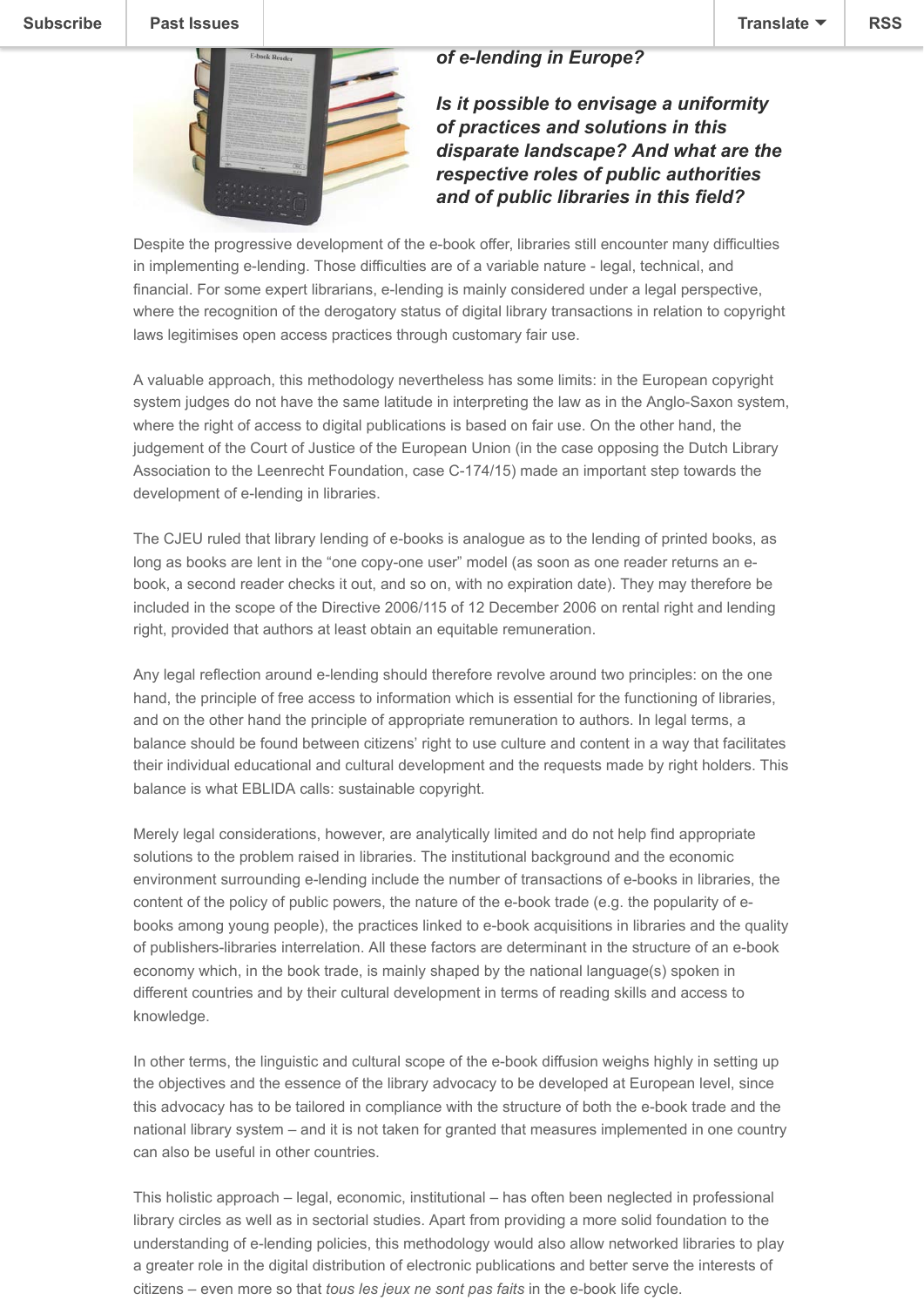# $T$  survey on e-lending in the context of the context of the book economy, whose results will be known  $\frac{1}{\sqrt{2}}$

in Spring 2022, has the general objective of laying the foundation of "sustainable copyright" in public libraries through the examination of three particular aspects:

- The dependence of the e-book library trade and library acquisitions on national economic factors, legal constraints and institutional requirements (number of users, percentage of publications available in a digital format, purchasing power of libraries, the role of intermediate layers negotiating with publishers on behalf of libraries);
- The role played by national public authorities in the choice of an e-lending model;
- The potential strength of a networked system where the library demand is aggregated, with an active e-book cultural policy carried out by libraries, alongside and beyond solutions focused on open access practices.

## **6. A new hands-on guide for Citizen Science**



#### *"If libraries can loan out books – why not a citizen science project?"* **Dr. Josep Perelló, Open Systems, Barcelona.**

The quote says it all. Libraries are per definition open and democratic and for the last few years EBLIDA and other library organisations promote and support Citizen Science.

The quote stems from Barcelona where a training programme on Citizen Science for public libraries where initiated. In other instances, libraries support hands on Citizen Science both in Europe and the US [1] and SciStarter have published the Library and Community Guide to aid the field [2].

Citizen Science is spreading fast and our colleagues from the LIBER Citizen Science working group have published the first section of a new Open Science tools to aid the wider library community, "Citizen Science for Research Libraries – A Guide":

Link: <https://cs4rl.github.io/guide/#/>

#### **WHAT IS IT – AND WHO IS IT FOR?**

The guide is an Open Access free for all tool designed to be a practical and compact gateway publication for the purpose of assisting libraries to start setting up a Citizen Science programme. It can aid public libraries in various concrete ways.

The guide addresses the context of research libraries – as becoming the 'go to place' for the new and exciting Open Science – but is also suited to public libraries. It can aid project managers and researchers with no hands on-experience in organising a project from start to finish. Or who are looking for insights on e.g. coordination, communication and data.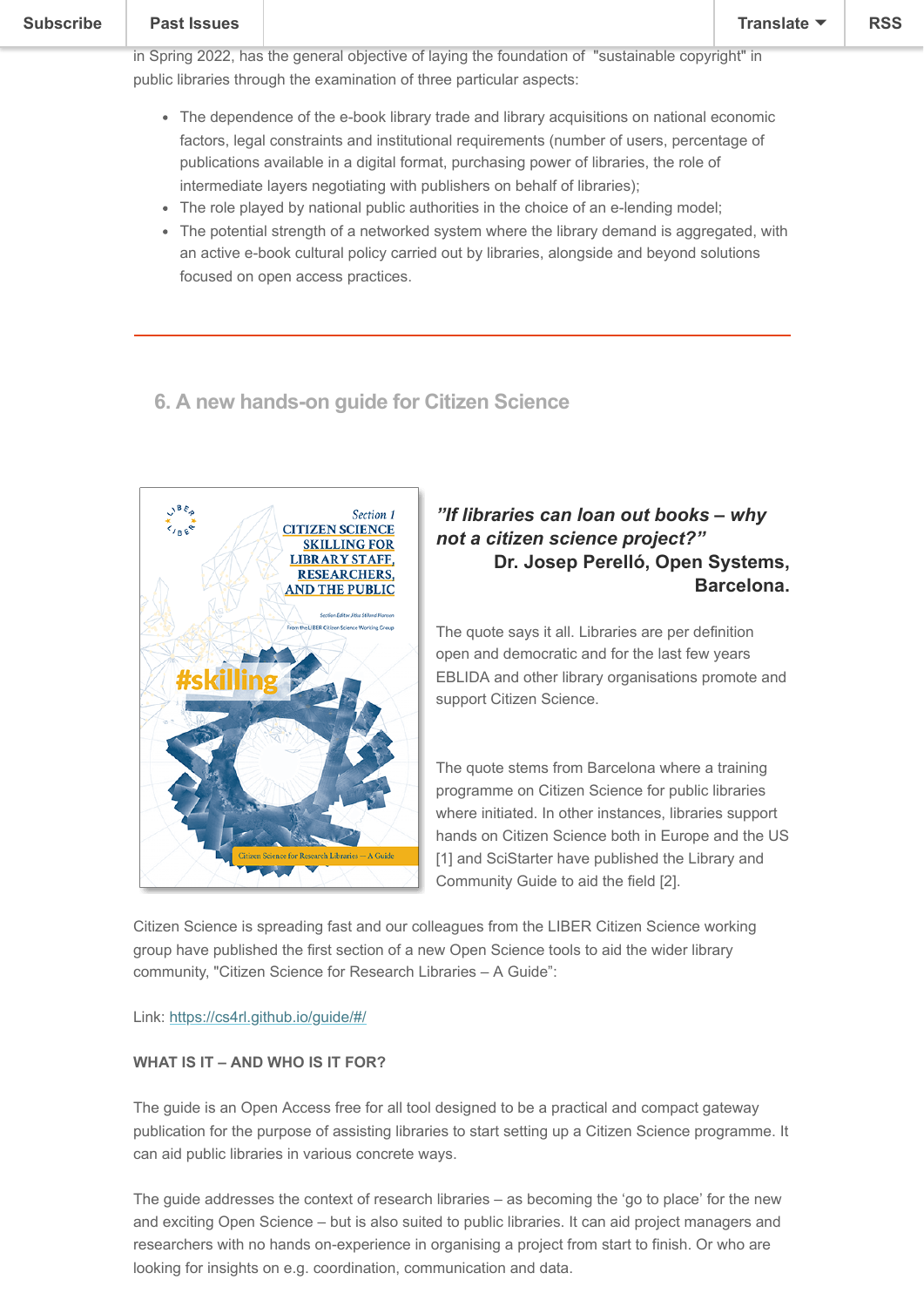### **MORE TO COME**

The first section "Citizen Science Skilling for Library Staff, Researchers, and the Public" was published in December 2021 and allows for users to familiarise themselves and their libraries with planning and communication of Citizen Science projects as well as the management of Citizen Science data.

The remaining sections are published in 2022.

[1] <https://blogs.ifla.org/arl/2021/11/12/go-join-citizen-science-and-the-role-libraries/> [2] <https://media.scistarter.org/curated/The+Library+and+Community+Guide+to+Citizen+Science.pdf>

**Joining EBLIDA is easy!**



We are a not-for-profit organisation and we provide our products and our resources free of charge to the community of the European Librarians. We rely on membership fees to support our work for them, therefore your Membership Matters.

Please fill out the [Membership Enquiry Form](http://www.eblida.org/membership/membership-enquiry-form.html) or simply contact the Secretariat by email: [eblida@eblida.org](mailto:eblida@eblida.org)

## **Events and Dates**

**January 14-15** [16th International Conference on Digital Libraries \(ICDL\)](http://www.eblida.org/freeze-url/16th-international-conference-on-digital-libraries-(icdl)-2022.html) **Place:** Rome, Italy **Organizer:** World Academy of Science, Engineering and Technology

**January 25-26 Place:** London, UK **Organizer:** International Society for Medical Publication Professionals (ISMPP) [2022 European Meeting of the International Society for Medical Publication Professionals](http://www.eblida.org/freeze-url/2022-european-meeting-of-the-international-society-for-medical-publication-professionals-(ismpp).html) (ISMPP)